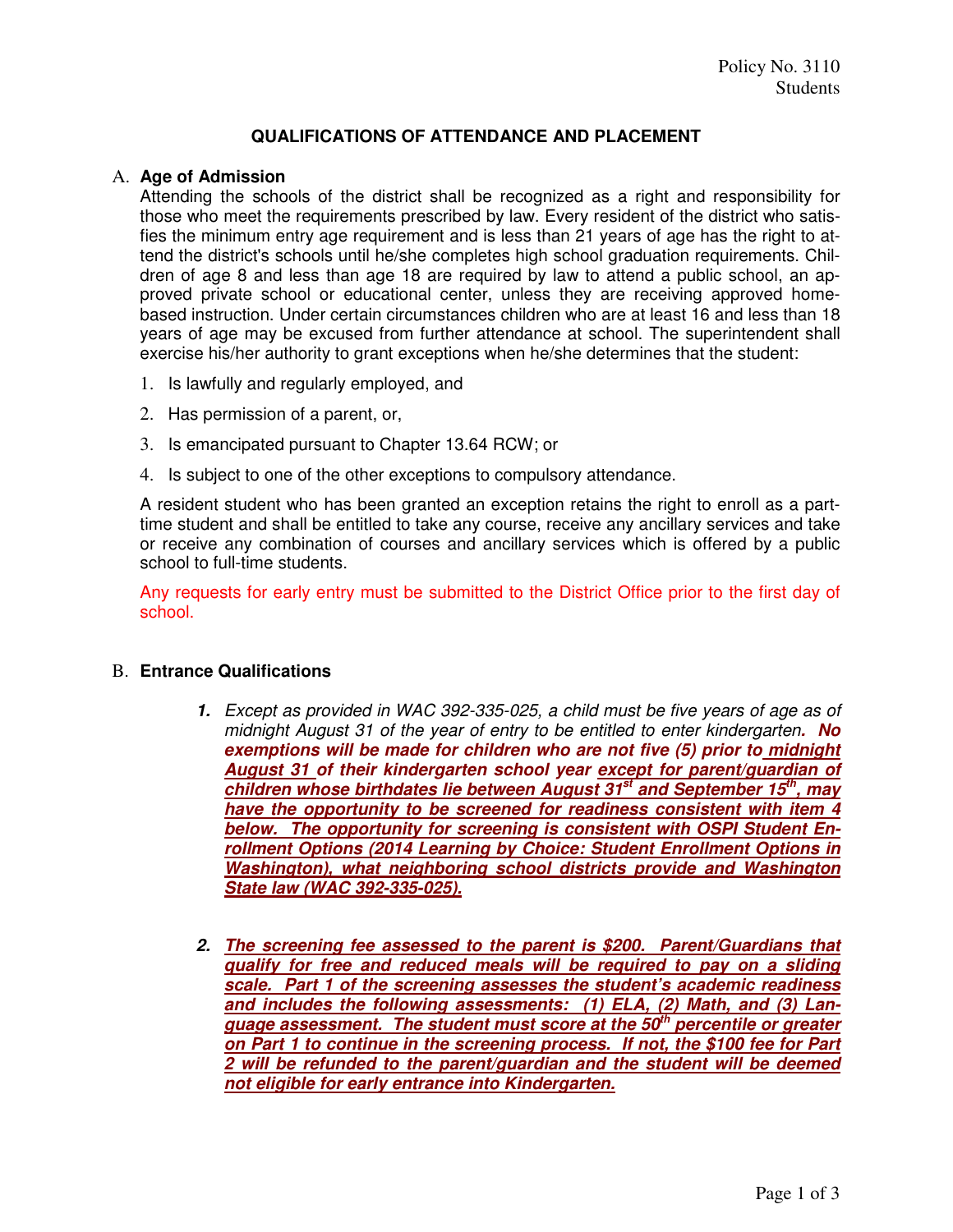**A student scoring at the 50 percentile or higher will then go to Part 2 to complete the social/emotional and other assessments. The school district team will then determine if the student is eligible for early entrance into Kindergarten (see Procedures 3110).** 

- **3.** Except as provided in WAC 392-335-025, a child must be six years of age as of midnight August 31 of the year of entry to be entitled to enter first grade. Any student not otherwise eligible for entry to the first grade who has successfully completed a state-approved, public or private, kindergarten program of 450 or more hours including instruction in the essential academic learning requirements and other subjects that the district determines are appropriate shall be permitted entry into the first-grade program.
- **4.** The superintendent shall identify screening processes and instruments that shall provide reliable estimates of these skills and abilities, develop procedures for implementing this policy and establish fees to cover expenses incurred in the administration of preadmission screening processes. The district shall provide a fee waiver or a reduction in fees for low-income students whose parents are unable to pay the full cost of preadmission screening.
- **5.** If necessary, the student may be placed in a temporary classroom assignment for the purposes of evaluation prior to making a final determination of the student's appropriate placement. Such determination shall be made no later than the 30th calendar day following the student's first day of attendance.

# C. **Admission of Students Aged Twenty-One or Older**

A student aged 21 or older may enroll in a school in the district under the following conditions:

- 1. There is available space in the school and program which the student shall attend;
- 2. Tuition is prepaid;
- 3. The student provides his/her own transportation;
- 4. The student resides in the state of Washington; and
- 5. In the judgment of the superintendent, no adult education program is available at reasonable costs and the district's program is appropriate to the needs of the student.

#### D. **Placement of Students on Admission**

The decision of where to place a student seeking admission to the district rests with the principal. Generally students meeting the age of admission requirements or transferring from a public or approved private school shall be placed in kindergarten or first grade, or the grade from which they transferred. The principal shall evaluate the educational record and assessments of all other students to determine their appropriate placement. A temporary classroom assignment may be made for no more than thirty calendar days for the purpose of evaluation prior to making the final placement decision.

Cross References:

| Board Policy 2121 | Substance Abuse Program                       |
|-------------------|-----------------------------------------------|
| Board Policy 2140 | Guidance and Counseling                       |
| Board Policy 2108 | <b>Remediation Programs</b>                   |
| Board Policy 3114 | Part-time, Home-based, or Off-campus Students |
| Board Policy 3121 | <b>Compulsory Attendance</b>                  |
| Board Policy 3122 | <b>Excused and Unexcused Absences</b>         |
| Board Policy 4220 | <b>Complaints Concerning Staff or Program</b> |
|                   |                                               |